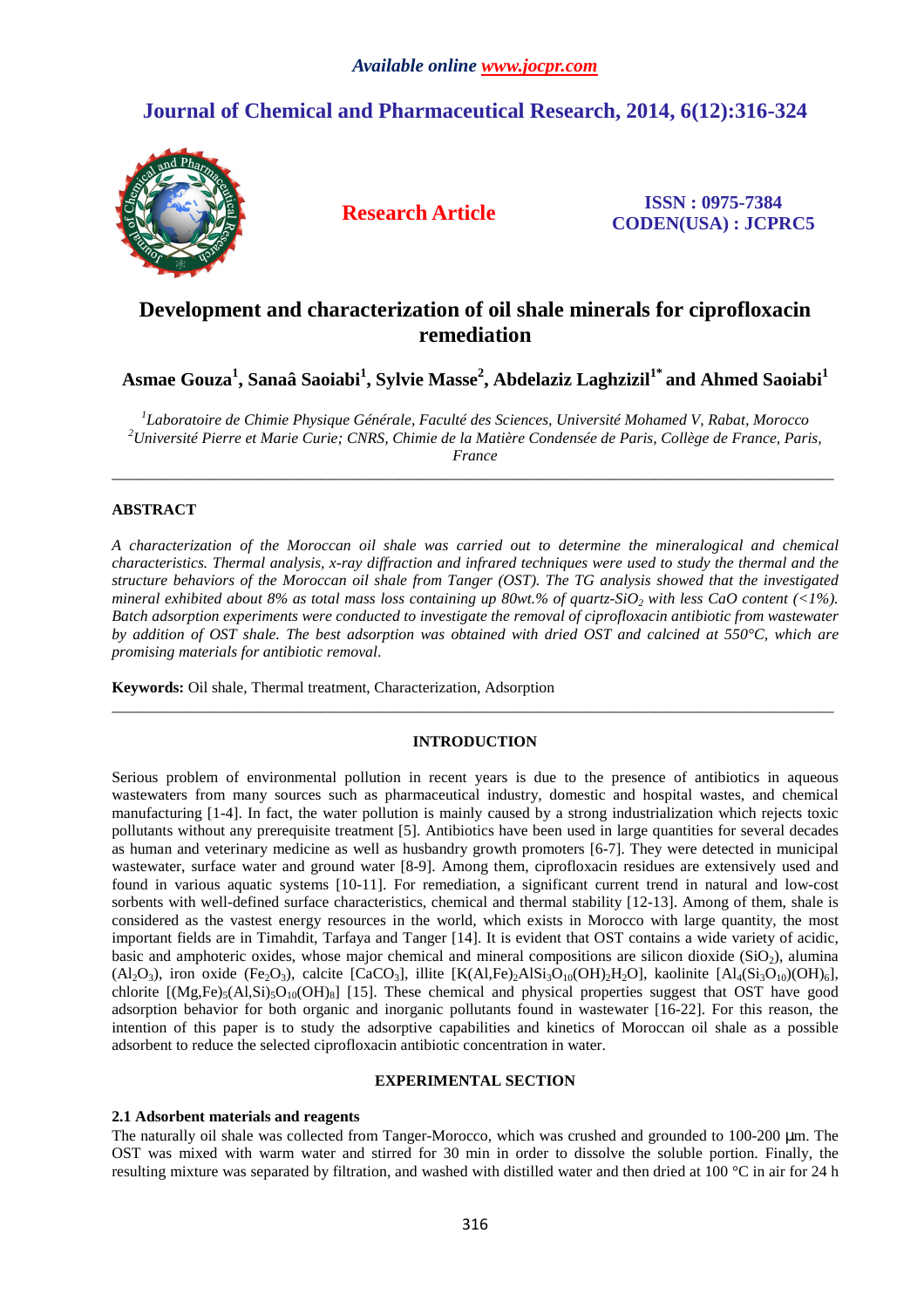(noted OST100). Finally, OST100 was heat treated at 550°C (noted OST550) and at 950°C (noted OST950) in air for 3 hours. The amounts of chemical constituents in oil shale (OST100) from Tanger are as follows:  $80\%SiO<sub>2</sub>$ , 7.9%Al2O3, 2.17%Fe2O3, 1.21%MgO, 0.84%CaO, 0.64%K2O, 0.31%Na2O, 0.2%TiO2, 0.14%ZnO, 0.1%SO3. We notice that the percentage of  $SiO<sub>2</sub>$  is very important, while that of CaO is very low. Ciprofloxacin (1-cyclopropyl-6fluoro-4-oxo-7-piperazin-1-yl-quinoline-3-carboxylic acid, CIP) was purchased from LNCM Rabat (Morocco).

*\_\_\_\_\_\_\_\_\_\_\_\_\_\_\_\_\_\_\_\_\_\_\_\_\_\_\_\_\_\_\_\_\_\_\_\_\_\_\_\_\_\_\_\_\_\_\_\_\_\_\_\_\_\_\_\_\_\_\_\_\_\_\_\_\_\_\_\_\_\_\_\_\_\_\_\_\_\_*

# **2.2. Techniques**

The resulting solids were characterized using x-ray powder diffraction (Philips PW131 diffractometer). Infrared spectra were recorded at a 2 cm<sup>-1</sup> resolution from 400 to 4000 cm<sup>-1</sup> on a Brüker IFS 66v Fourier transform spectrometer using KBr pellets. Thermogravimetric and differential thermal analyses were carried out simultaneously in airflow using a TA Instruments Netzsch STA-409EP apparatus. The temperature range is taken from 30 to 1000 $^{\circ}$ C at two heating rates (5 $^{\circ}$ C min<sup>-1</sup> and 10 $^{\circ}$ C min<sup>-1</sup>). Nitrogen adsorption isotherms were recorded at 77 K using a Micromeritics ASAP 2010 instrument. The specific surface area was calculated according to the Brunauer–Emmett–Teller (BET) method using adsorption data in the relative pressure range from 0.05 to 0.25, whereas the pore size and volume were estimated using the Barret–Joyner–Halenda (BJH) approximation.

### **2.3. Adsorption procedure**

Ciprofloxacin adsorption on OST100, OST550 and OST950 adsorbents was studied in batch experiments conducted at 25°C. 200 mg of OST adsorbent was held in contact with 100 mL of solution containing 20 mg  $L^{-1}$  at pH = 5.6 under stirring (250 rpm). At selected time interval, the suspensions were sampled through direct filtration using 0.45 µm membrane filter. The ciprofloxacin concentration in supernatant was monitored using a UV-visible spectrophotometer working at 273 nm controlled by as high performance liquid chromatography (HPLC). The

amount of sorbed antibiotic was calculated by using:  $q_t = \frac{C_0 - C_e}{c}$ . *m*  $q_t = \frac{C_0 - C_e}{\epsilon}$  *V* (Eq.1), where  $q_t$  is the amount of adsorbed

antibiotic at time *t* (mg g<sup>-1</sup>),  $C_0$  and  $C(t)$  are the antibiotic concentration in solution at  $t = 0$  and  $t = t$  (mg L<sup>-1</sup>), *V* is the volume (L) of the antibiotic solution and *m* is the weight (g) of the sorbent. All experiments were carried out in triplicate. The mean values are reported and the error range was inferior to 5 %.

In order to determine the kinetics parameters of the sorption reactions, Lagergren pseudo-first and pseudo-second order models have been applied to experimental data. The Lagergren pseudo-first order equation can be expressed as [23]:

$$
\log(q_e - q_t) = \log q_{e,1} - \frac{k_1}{2.303}t
$$
 (Eq.2), where  $q_e$  and  $q_{e,1}$  are the experimental and calculated amount of

adsorbed antibiotic at equilibrium (mg  $g^{-1}$ ) and  $k_I$  the first order kinetic constant (min<sup>-1</sup>). This model can be applied if  $log(q_e - q_t)$  versus *t* gives a straight line.

The pseudo-second order model can be expressed as a differential equation [24]:  $\frac{t}{1} = \frac{1}{1} + \frac{1}{1}$ 2, 2  $2$ Че,2 *t*  $q_t$   $k_2 q_{e,2}^2$  *q t t*  $\kappa_2 \mathbf{y}_{e,2}$   $\mathbf{y}_e$  $=\frac{1}{1}$  +  $\frac{1}{2}$  +  $\frac{1}{2}$  (Eq.3),

where  $q_{e,2}$  is the calculated amount of adsorbed antibiotic at equilibrium (mg  $g^{-1}$ ) and  $k_2$  the second order kinetic constant (g mg<sup>-1</sup> min<sup>-1</sup>). The plot of  $t/q_t$  against time *t* of Eq. (3) should give a linear relationship.

Sorption isotherms were analyzed using the Langmuir and Freundlich models. The Langmuir equation can be written as: *Ce*  $\frac{C_e}{q_e} = \frac{1}{\beta q_e}$  $\beta$ . $q_{_{e,\, {\rm max}}}$  $+\frac{C_e}{\sqrt{C_e}}$ *q e*, max (Eq.4), where  $q_{e,max}$  is the calculated maximum amount of adsorbed antibiotic at

equilibrium (mg g<sup>-1</sup>), and  $\beta$  is the Langmuir constant (L.mg<sup>-1</sup>) related to the adsorption energy.  $q_{e,max}$  and  $\beta$  can be obtained by plotting  $C_e/q_e$  *vs.*  $C_e$ .

The Freundlich model can be written as:  $q_e = K_f C_e^{-1/n}$  (Eq.5) where  $K_f$  and *n* are Freundlich constants, correlated to the maximum adsorption capacity and adsorption intensity, respectively. A linear form of this model is: log  $q_e = \log$  $K_f$  + 1/*n* log  $C_e$ .

### **RESULTS AND DISCUSSION**

#### *3.1. Structure characterization*

The crystallographic structure of oil shale from Tanger- Morocco (OST100) was examined by XRD patterns at different temperatures of the calcination (Fig. 1). The high intensity of XRD peaks indicates that OST powder has a high crystallinity. Therefore, the diffractograms of raw material show a main phase attributed to  $SiO<sub>2</sub>$ -quartz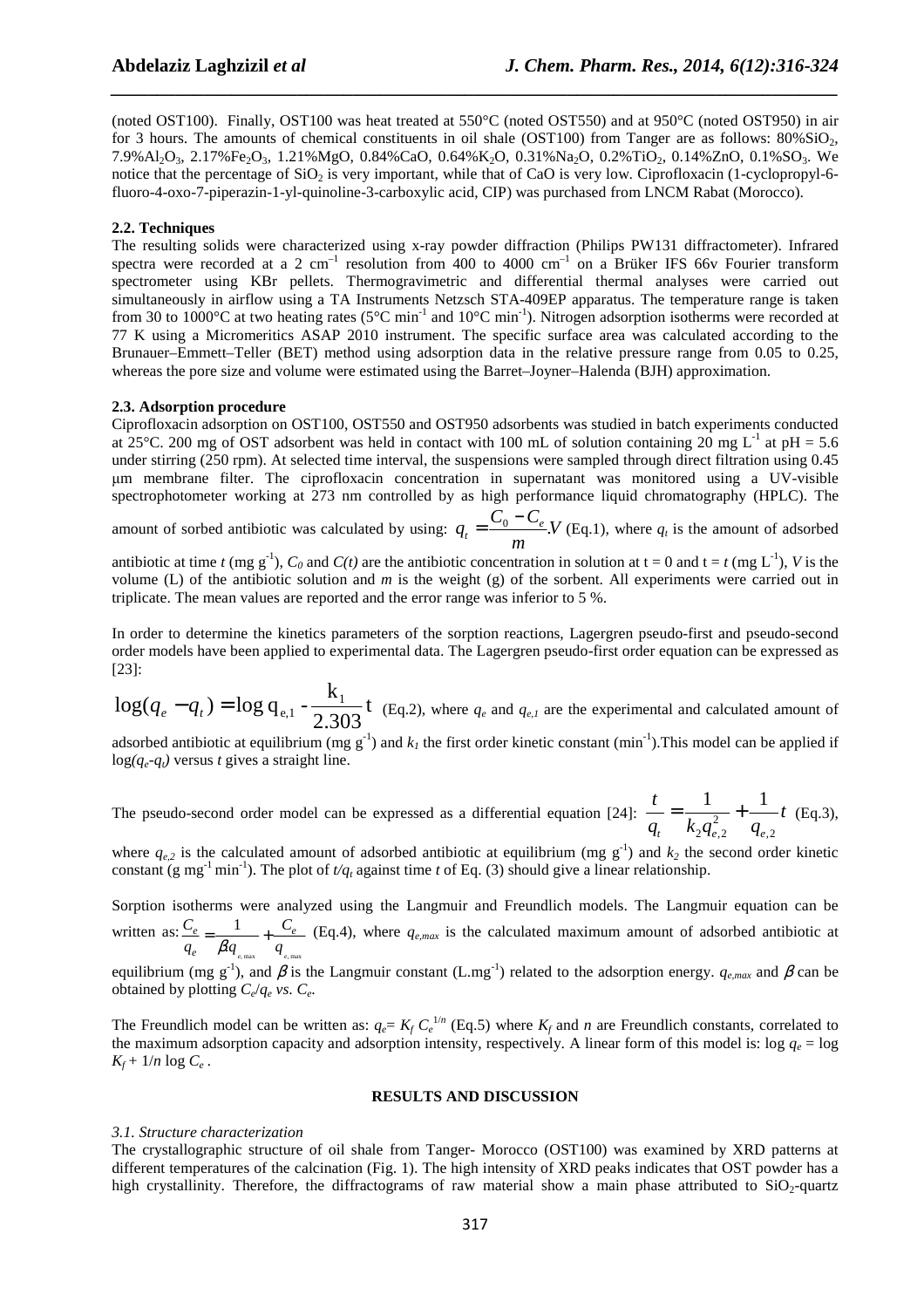associated with minority oxide phases as  $Fe<sub>2</sub>O<sub>3</sub>$  and  $Al<sub>2</sub>O<sub>3</sub>$ . We note also that no other phases, such as dolomite, are observed in the OST opposite to other oil shales described in the literature [26]. In heating OST100 sample at the temperature up 550°C (OST550) and 950°C (OST950), some reflections disappeared due to the transformation of hydroxyls OH species to the oxide phases and to decomposition of the organic matter connected to raw OST powder.

*\_\_\_\_\_\_\_\_\_\_\_\_\_\_\_\_\_\_\_\_\_\_\_\_\_\_\_\_\_\_\_\_\_\_\_\_\_\_\_\_\_\_\_\_\_\_\_\_\_\_\_\_\_\_\_\_\_\_\_\_\_\_\_\_\_\_\_\_\_\_\_\_\_\_\_\_\_\_*



**Figure 1. XRD patterns of OST mineral at different temperature of the calcination** 

Fourier transform infrared spectroscopy shows the main absorption bands at 1170, 1010, 695 and 675 cm<sup>-1</sup> relative to the SiO<sub>2</sub> groups (Fig.2). Other IR bands towards 1430 and 860 cm<sup>-1</sup> are attributed to the presence of carbonates, which disappear during the heat treatment especially at 950°C. In the case of the raw OST100, its IR spectrum presents two absorption bands characteristics to the hydroxyl OH ions at  $3560 \text{ cm}^{-1}$  and  $620 \text{ cm}^{-1}$ , which are transformed into oxide when the sample is calcined at 950°C. The minority bands due to the presence of carbon chains appeared towards  $3380, 2280, 2170, 1969$  cm<sup>-1</sup>.



**Figure 2. Infrared spectra of OST100, OST550 and OST950 samples**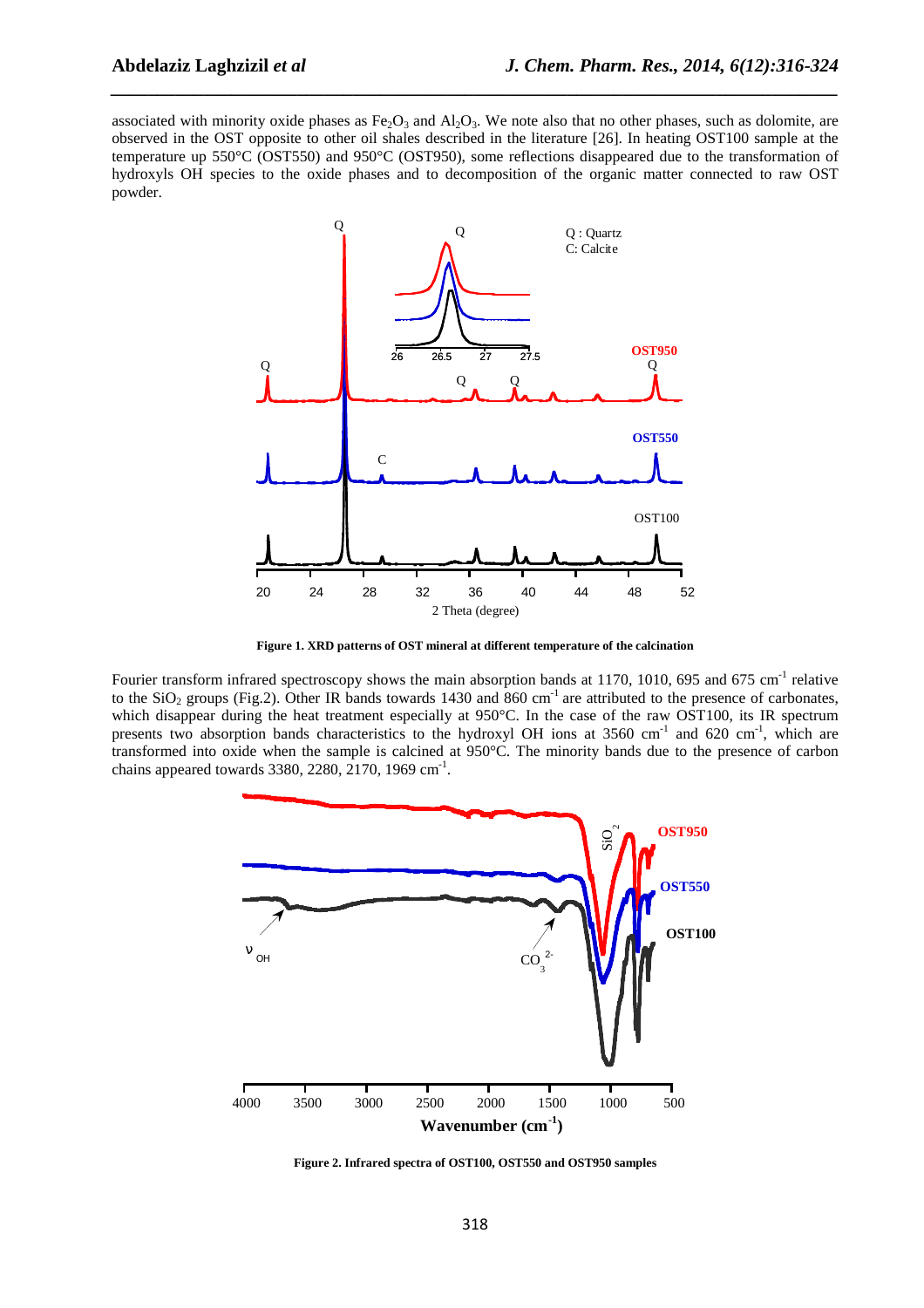For more information of thermal stability of OST100, TG analysis was realized with two heating rates (5 and 10°C min<sup>-1</sup>). Both TG curves show similar profiles with a first step in the  $25{\text -}200^{\circ}$ C temperature range corresponding to weakly-bound water desorption, and a second step between 200°C and 550°C corresponding to the decomposition of some aromatic or nitrogenous organic molecules, whereas the last one is situated between 550-1000°C, corresponding to the decomposition of other organic matter with aliphatic carbon chains. The total weight loss at  $10^{\circ}$ C min<sup>-1</sup> (8.0 %) is slightly superior to that of 5°C min<sup>-1</sup> (7.2%). This small difference is due to the shorter exposure time to a particular temperature at a faster heating rate. We should be noted that although the decomposition temperatures are changed with heating rate, the mass losses remained nearly same. Consequently, the total weight loss is about 8 %, a value lower than those described for other Moroccan oil shale [25-27].

*\_\_\_\_\_\_\_\_\_\_\_\_\_\_\_\_\_\_\_\_\_\_\_\_\_\_\_\_\_\_\_\_\_\_\_\_\_\_\_\_\_\_\_\_\_\_\_\_\_\_\_\_\_\_\_\_\_\_\_\_\_\_\_\_\_\_\_\_\_\_\_\_\_\_\_\_\_\_*



**Figure 3. TG curves of the OST100 at two heating rates (5 and 10°C min-1)** 

For completing study of the surface characteristic, the surface developed by unit mass of the solid, which takes into account all irregularities of surface at molecular scale, is one of the most important physico-chemical properties. The measure of the specific surface of the OST samples was realized by multi-points  $N<sub>2</sub>$ -sorption isotherms. In the case of OST100 and OST550, their isotherms correspond to mesoporous materials, opposite to that calcined OST950, which presents micropores. Further, the BET analysis shows that the surface area of dried OST100 (27 m<sup>2</sup>  $g^{-1}$ ) is much higher than that of OST550 (23 m<sup>2</sup> g<sup>-1</sup>) and OST950 (3.5 m<sup>2</sup> g<sup>-1</sup>) related to the granular growth that reduced the surface pores. This is confirmed by calculation of the pore size distribution using the BJH model indicating a large distribution toward 3.7 nm for OST100 and OST550 that slightly narrows down to 20 nm for OST950.



**Figure 4: N2-sorption isotherms (a) and pore distribution from BJH calculation (b) for OST samples** 

Consequently, the pore distributions are mainly due to the texture of the silica in various environments among which the existence or the absence of the organic matter allocates in OST matrix.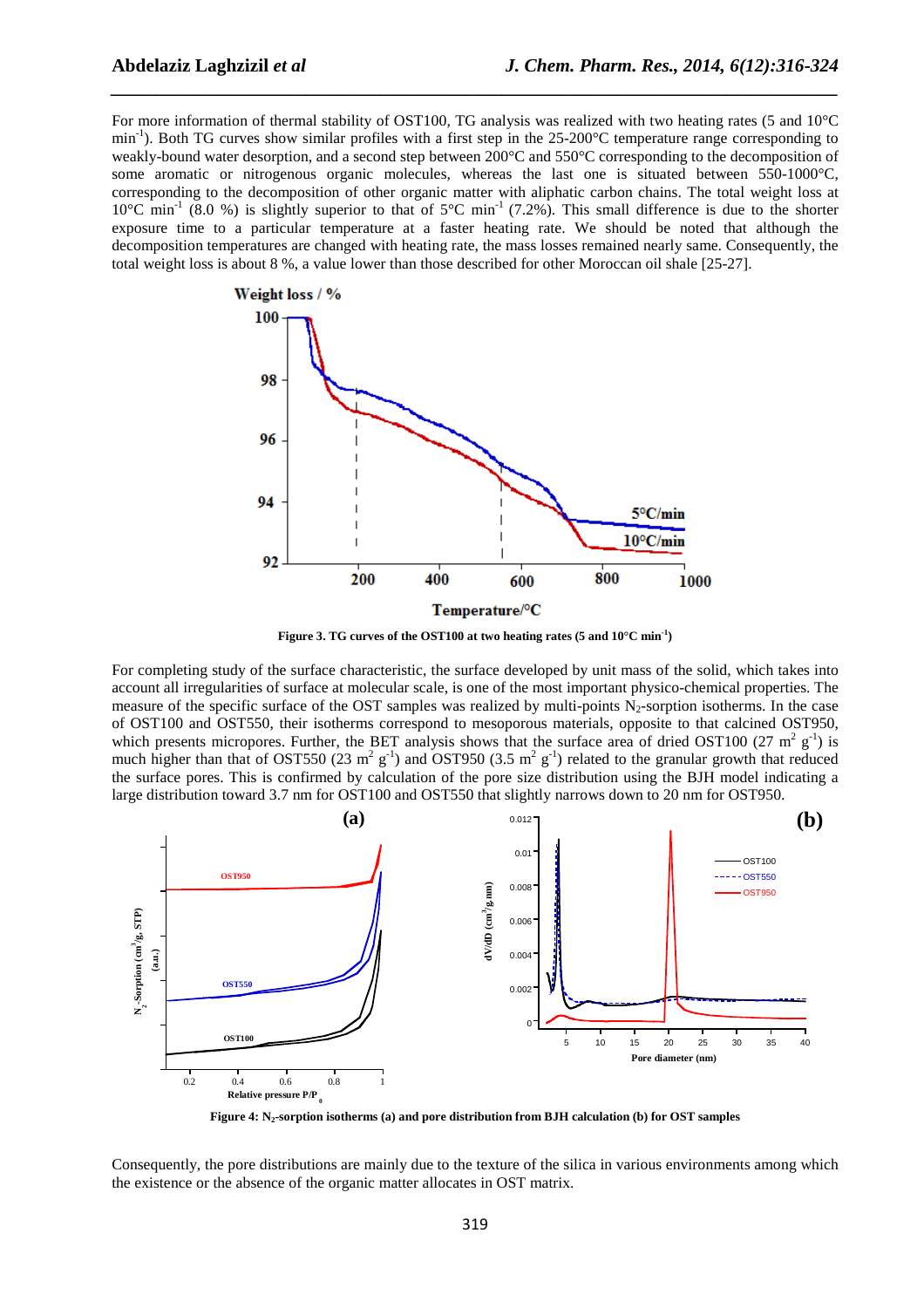#### **3.2. Environmental application for antibiotic remediation**

In a first step, the effect of contact time on the ciprofloxacin adsorption was studied for an initial concentration of 20 mg L<sup>-1</sup> and an adsorbent dose of 2 g L<sup>-1</sup> at room temperature and a initial pH=5.6 (Fig.5). First, CIP antibiotic appears the higher efficiently adsorbed specie for both OST100 and OST550 sorbents than that of OST950, with nearly delay required to reach equilibrium. Hence, the contact time upon the CIP removal by OST was determined to be 4 hours.

*\_\_\_\_\_\_\_\_\_\_\_\_\_\_\_\_\_\_\_\_\_\_\_\_\_\_\_\_\_\_\_\_\_\_\_\_\_\_\_\_\_\_\_\_\_\_\_\_\_\_\_\_\_\_\_\_\_\_\_\_\_\_\_\_\_\_\_\_\_\_\_\_\_\_\_\_\_\_*



**Figure 5: Evolution of the amount of sorbed ciprofloxacin (***qt***) with contact time** *t* **on OST100, OST550 and OST950 adsorbents. Plain lines correspond to the curve obtained by fitting the data with the pseudo second order equation** 

For an initial concentration of 20 ppm of initial concentration of CIP antibiotic, the maximal adsorbed quantities on dried oil shale OST100 and calcined OST550 (9.30 mg.g<sup>-1</sup>) are more important for that of calcined at 950°C  $(OST950)$  (3.66 mg.g<sup>-1</sup>). Therefore, the removal of CIP by OST100 and OST550 is close to 93% and can be considered, as a new kind of adsorbent could be effective for the treatment of this antibiotic rich wastewater. However, the calcination of OST at 950°C degrades the CIP adsorption property. The fit of these data with Lagergren first order and pseudo-second order models were successfully attempted. Table 1 shows the adsorption kinetic parameters of pseudo-first-order and pseudo-second-order models. The correlation coefficient  $R^2$  indicates that the second-order kinetic equation agrees better to the experimental data. It is more likely that the rate-limiting step is chemical adsorption and the adsorption behaviour may involve a complexation reaction with the cationic form of CIP whereas the protonated amine groups become prone to interact with oxide phases (SiO<sub>2</sub>, Al<sub>2</sub>O<sub>3</sub> and  $Fe_2O_3$ ) containing OST mineral, in the addition to that of the contribution of carboxylate function with positively charge of OST surface [28]. For well-suited model, pseudo second order, the calculated equilibrium sorption capacities were 9.45, 9.46 and 3.93 mg g<sup>-1</sup> for OST100, OST550 and OST950 respectively, while the values of the rate constant,  $k_2$ , were found 0.015, 0.009 and 0.002 min<sup>-1</sup>, respectively, suggesting that the heat treatment of OST affects the kinetic of the ciprofloxacin removal from water. Therefore, the pseudo-first order model does not show a good compliance with experimental data, as shown in Table 1, where gives sorption capacities, q*e*,1 significantly lower than experimental data with low  $R^2$  values.

**Table 1. Kinetic rate constants (***k***) and adsorption capacities (***qe***) as obtained for different models for CIP antibiotic sorption by OST100, OST550 and OST950 adsorbents.** *R* **2 indicate the correlation coefficients for the linear fits** 

| Kinetic model | Pseudo first order         |                                 |        | Pseudo second order        |                                                   |        |
|---------------|----------------------------|---------------------------------|--------|----------------------------|---------------------------------------------------|--------|
|               | $k_1$ (min <sup>-1</sup> ) | $q_{e,l}$ (mg g <sup>-1</sup> ) | $R^2$  | $k_2$ (min <sup>-1</sup> ) | $q_{e,2}$ (g mg <sup>-1</sup> min <sup>-1</sup> ) | $R^2$  |
| <b>OST100</b> | 0.0123                     | 2.92                            | 0.9167 | 0.015                      | 9.45                                              | 0.9993 |
| <b>OST550</b> | 0.0122                     | 3.64                            | 0.9958 | 0.009                      | 9.46                                              | 0.9995 |
| OST950        | 0.0030                     | 1.28                            | 0.9732 | 0.002                      | 3.93                                              | 0.9928 |

Based on previous kinetics data, sorption isotherms were obtained after 4 hours as contact time, showing that OST100 exhibits a higher ciprofloxacin adsorption capacity than OST550 and OST950. The isotherms of adsorption were realized with various initial concentrations of CIP pollutant (Fig.6).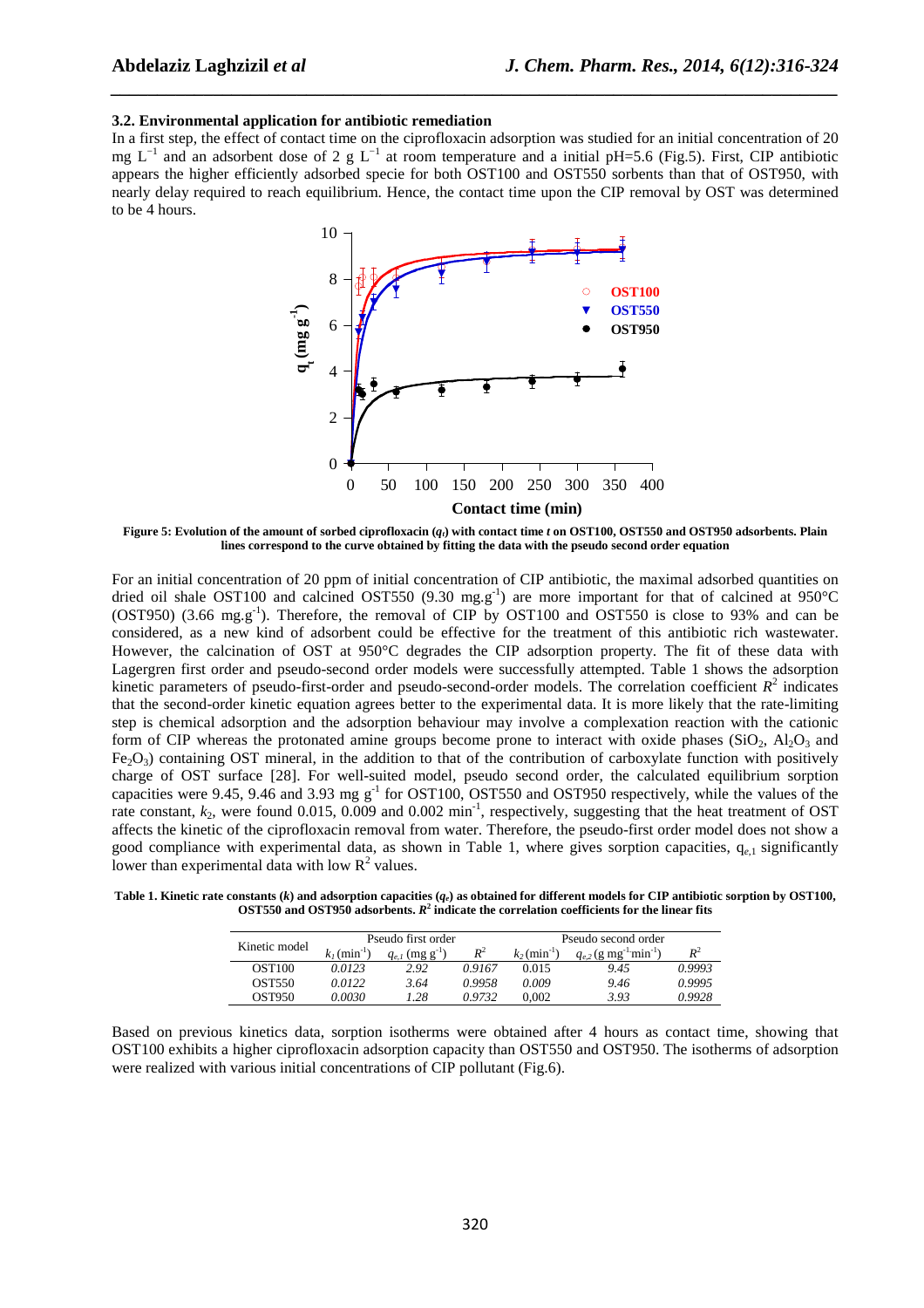

*\_\_\_\_\_\_\_\_\_\_\_\_\_\_\_\_\_\_\_\_\_\_\_\_\_\_\_\_\_\_\_\_\_\_\_\_\_\_\_\_\_\_\_\_\_\_\_\_\_\_\_\_\_\_\_\_\_\_\_\_\_\_\_\_\_\_\_\_\_\_\_\_\_\_\_\_\_\_*

**Figure 6: Variation of sorbed antibiotic content (***qe***) with antibiotic equilibrium concentration onto OST adsorbents. Plain lines correspond to the curve obtained by fitting the data with the Langmuir equation** 

Experimental data are fitted using the Langmuir and Freundlich models where their correspondin parameters are summarized in Table 2. We note that the Langmuir equation is the most fitting model and the maximal capacities are near to experimental values. When the Freundlich model was applied, low correlation coefficients,  $\mathbb{R}^2$ , were obtained. The fixed quantity of the CIP by the OST shale is more important or sometime comparable than those cited in the literature [29-31]. This related to impact of the nature of chemical elements onto OST surface. As we already signaled him in our various works, the adsorption process depends on surface composition, specific surface and therefore of the number of the active sites into adsorbent surface [32-33].

**Table 2 Langmuir and Freundlich constants for CIP antibiotic sorption on the OST100, OST550 and OST950 adsorbents** 



**Figure 7: Effect of the pH of the solution on the removal of CIP antibiotic by OST adsorbents**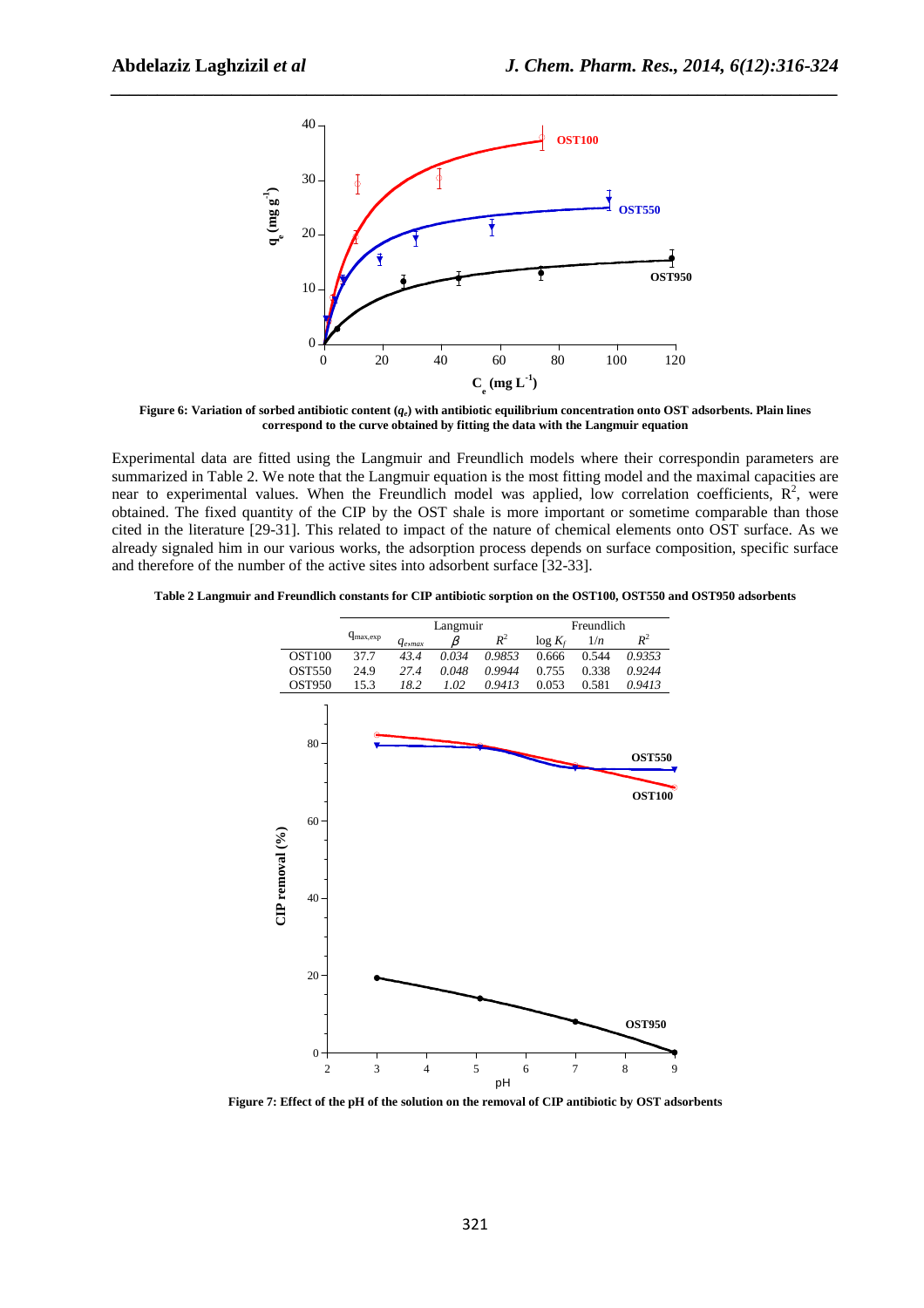

*\_\_\_\_\_\_\_\_\_\_\_\_\_\_\_\_\_\_\_\_\_\_\_\_\_\_\_\_\_\_\_\_\_\_\_\_\_\_\_\_\_\_\_\_\_\_\_\_\_\_\_\_\_\_\_\_\_\_\_\_\_\_\_\_\_\_\_\_\_\_\_\_\_\_\_\_\_\_*

**Figure 8: pH-dependent ciprofloxacin in the solution [34]** 

The pH value of the solution has a significant impact on the removal of CIP antibiotic, because it determines the surface charge of OST adsorbent and the degree of ionization and speciation of adsorbate. Figure 7 illustrates the effect of pH value on the adsorption of CIP antibiotic onto OST surface. The most removal capacity is obtained at acid pH and then decreased with alkaline pH. In the solution, ciprofloxacin antibiotic exists in different forms According to its pK<sub>a</sub> (Fig. 8). The higher CIP removal was achieved when the solution pH was less than the pK<sub>a2</sub> value of CIP, above which adsorption coefficient decreased significantly. In fact, the both cationic and zwitterion forms of CIP could adsorb better on OST shale, where the positively charged amino was able to contribute to the CIP removal. When the pH solution was greater than  $pk_2$ , an anion played a dominant role in CIP speciation (CIP) and a significant repulsion was induced between the negatively charged shale surface and CIP anion, which its removal was significantly reduced. The similar pH profile was observed for the CIP adsorption on OST100 and OST550. Hence, the acid medium was shown to be the most optimal for the removal of CIP antibiotic from wastewater.

The adsorbent dose in the solution can affect the capacity of CIP sorption to show the optimum dose of ciprofloxacin antibiotic (Fig.9). The removal of ciprofloxacin (in %) from solution progressively increases with adsorbent dose except for OST950 case. From the figure, it was observed that the percentage removal of the ciprofloxacin increases with increasing the adsorbent dose until 2 g  $L^{-1}$  and further increase of the adsorbent dose did not provide more increment in the percentage of the CIP removed. Therefore, 2 g  $L^{-1}$  dose of the OST adsorbent was used in all our studies. Non-significant increase observed when the adsorbent doses were increased up 2  $g L<sup>-1</sup>$ , suggesting that after a certain dose of adsorbent, the maximum adsorption is attained and the amount of the complexed CIP with OST surface.



**Figure 9: Optimal adsorbent concentrations for the adsorption of CIP by OST shale**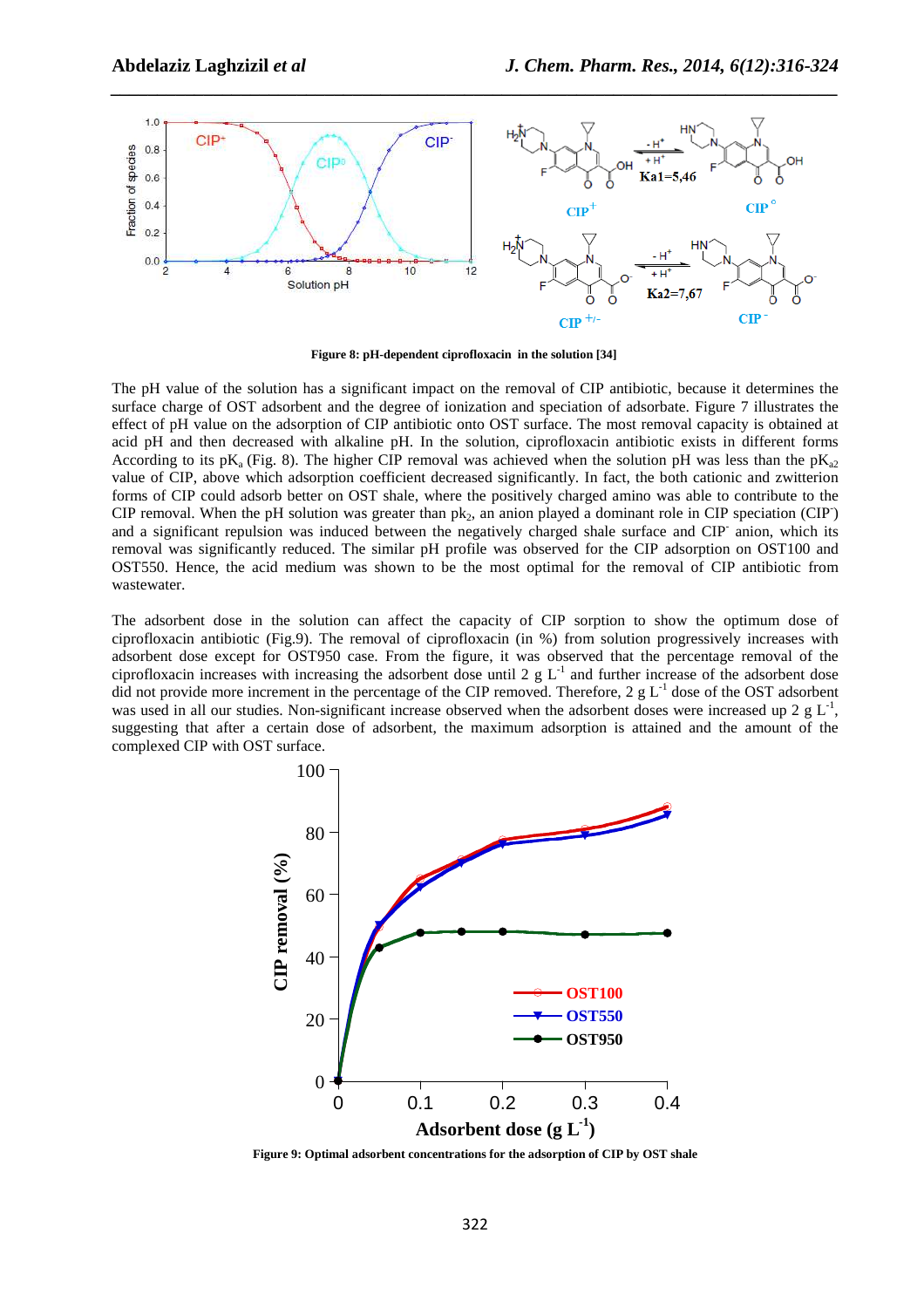To evaluate the regeneration of the OST550 shale, three consecutive adsorption-desorption cycles were conducted with 20 mg·L<sup>-1</sup> of CIP solution. A first sorption was performed and then the powder was treated to 550°C. The regeneration efficiency reached 89 %, 80% and 78% for ciprofloxacin at the first, second and third cycle, respectively. Therefore, in terms of adsorbent performance, the loss of sorption capacity observed after thermal treatment is related to the major degradation of CIP antibiotic at 550°C and the structure stability of OST adsorbent. As a result, adsorption/desorption experiments also indicate that OST550 adsorbent represents an interesting compromise for the CIP removal and its recyclability at 550°C for the degradation of major CIP part.

*\_\_\_\_\_\_\_\_\_\_\_\_\_\_\_\_\_\_\_\_\_\_\_\_\_\_\_\_\_\_\_\_\_\_\_\_\_\_\_\_\_\_\_\_\_\_\_\_\_\_\_\_\_\_\_\_\_\_\_\_\_\_\_\_\_\_\_\_\_\_\_\_\_\_\_\_\_\_*

# **CONCLUSION**

In this study, structural and textural properties of oil shale from Tanger (Morocco) are presented. The examination of this shate, the XRD results indicate the presence of the main inorganic component quartz- $SiO<sub>2</sub>$  with oxide phases. The thermal analysis has shown that small quantity of the organic component is actually still present (8 wt.%) compared to other Moroccan oil shales.

The adsorption isotherms and kinetics data obtained for the removal of ciprofloxacin antibiotic from aqueous solution would be perfectly using dried and calcined oil shale at 550°C. The adsorption is affected by the initial concentration of antibiotic, adsorbent dose and pH of the solution. The produced material OST550 is not expensive, easily produced, and recyclable and solve the environmental issue.

#### **REFERENCES**

- [1] A. Ghauch, A.Tuqan, H.A Assi, *Environ. Pollut*. **2009**, 157, 1626–1635
- [2] J. Gao, JA. Pedersen, *Environ. Sci. Technol*. **2005**, 39, 9509-9516.
- [3] G. Moulin, P.Cavalie, I. Pellanne, A. Chevance, A. Laval, Y. Millemann, P. Colin, C. Chauvin. *J. Antimicrob. Chemother.* **2008**, 62, 617-625.
- [4]K. Kummerer, *Chemosphere* **2009**, 75, 435–441.
- [5] K. Kumar, S.C. Gupta, Y. Chander, A.K Singh, *Adv. Agron*. **2005**, 87, 1–54.
- [6] Y.C. Lin, T.H. Yu, C.F. Lin, *Chemosphere* **2008**, 74, 131-141.
- [7] K. Kümmerer, *Chemosphere* **2009**, 75, 417-434.
- [8] S. Thiele-Bruhn, *J. Plant Nutr. Soil Sci*. **2003**, 166, 145-67.
- [9] M.S.Díaz-Cruz, M.J. López de Alda, D.Barceló,. *Trends Anal. Chem*. **2003**, 22, 340-348.
- [10] F.Hernández, A. Rivera, A. Ojeda, T. Zayas, L. Cedillo*, J. Environ. Sci. Engin*. A **2012**, 1, 448-453.
- [11] C.Gu , K.G. Karthikeyan, *Environ. Sci. Technol*. **2005**, 39, 9166–9173.
- [12] S. Ichcho, E. Khouya, S. Fakhi, M. Ezzine, H. Hannache, R. Pallier, R. Naslain, *Journal of Hazardous Materials* **2005**, 118, 45-51.
- [13] S. Saoiabi, S. El Asri, A. Laghzizil, T. Coradin, K. Lahlil, *Materials letters*, **2010**, 64 2679-2681.
- [14] V. Bruan, M. Halim, M. Ziyad, C. Largeau, A. Amblès, *Journal of Analytical and Applied Pyrolysis*, **2001**, 61, 165-179.
- [15] N. Regina Camargo Fernandes Machado, Denise Maria Malachini Miotto, *Fuel* **2005**, 84 2289–2294.
- [16] S. Zhu, P.R.F. Bell, P.F. Greenfield, *Water Research* **1988**, 22, 1331-1337
- [17] Z. Al-Qodaha, A.T. Shawaqfehb, W.K. Lafia, *Desalination* **2007**, 208, 294–301.
- [18] Z Al-Qodah, *Water Research* **2000**, 34, 4295-4303
- [19] E. Tütem, R. Apak, Ç. F. Üna, *Water Research* **1998**, 32, 2315-2324.
- [20] S. Ortaboy, G. Atun, *Annals of Nuclear Energy* **2014**, 73, 345-354
- [21] R. Shawabkeh, A. Al-Harahsheh, A. Al-Otoom, *Sep. Purif. Technol.* **2004**, 40, 251-257.
- [22] S. Babel, T.A. Kurniawan*, J. Hazard. Mater.B* **2003**, 97, 219-243.
- [23] V. Srihari, V., A. Das, A., *Desalination* **2008**, 225, 220-234.
- [24] Y.S.Ho, *J. Hazard Mater*. **2006**, 136, 681-689.

[25] A. Aboulkas, K El Harti, *Journal of Fuel Chemistry and Technology* **2009**, 37, 659-667

[26] M. ELHarti, K. Legrouri, E. Khouya, H. Hannache, S. Fakhi, M. EL Boucchti, N. Hanafi, A. Solhy, B. Hammouti, *Der Pharma Chemica* **2012**, 4, 2130-2139.

[27] A.K. Abourriche, M. Oumam, H. Hannache, M. Birot, Y. Abouliatim, A. Benhammou, Y. El Hafiane, A.M. Abourriche, R. Pailler, R. Naslai, *The Journal of Supercritical Fluids* **2013**, 84, 98-104.

[28] S. Rakshit, D. Sarkar, E. J. Elzinga, P. Punamiya, R. Datta, *Journal of Hazardous Materials* **2013**, 246-247, 221-226

[29] El-Said Ibrahim El-Shafey, , Haider Al-Lawati, Asmaa Soliman Al-Sumri, *Journal of Environmental Sciences* **2012**, 24, 1579–1586

[30] Z. Liu, P. Sun, S.G. Pavlostathis, X. Zhou, Y. Zhan, *Bioresource Technology* **2013**, 144, 644-651